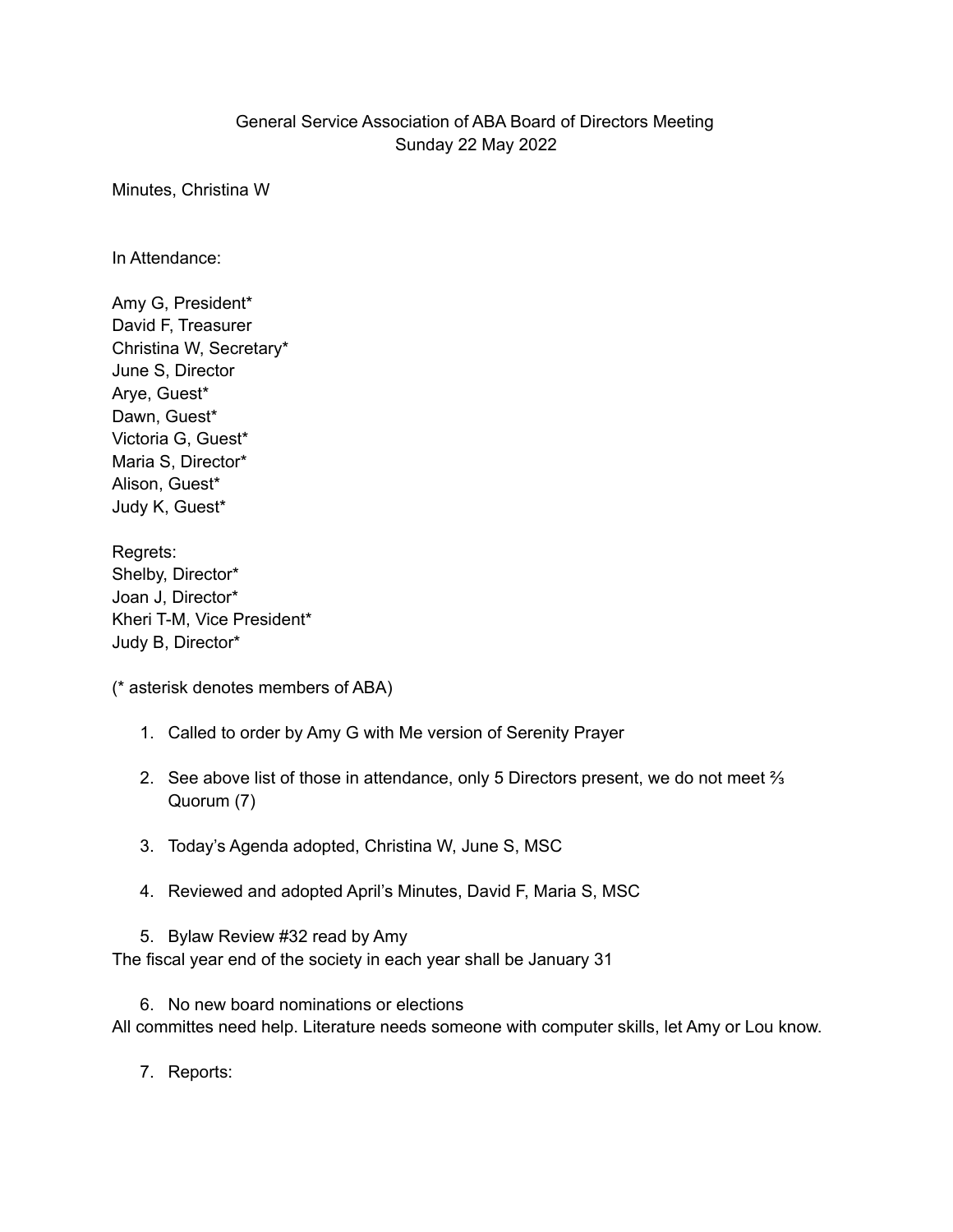**Presidents Report,** Amy G, see full report posted on website

Reccomendations by the Safety Committee in regard to their guideline around younger people Extended distribution and selling Amazon directly as opposed to extended distributions Review hours situation for Operations Manager

**Treasurer's Report,** David Fitzgerald, see full reported posted onwebsite

It is all pretty self explanatory, wants to acknowledge Tammi has been a big help with continued support through this transition.

Can we spread the word that donations could be higher, perhaps in the newletter.

**Operations Manager's Report**, Amy, see full report posted on website A new laptop was purchased at \$818, \$18 over agreed amount. MS Office has been purchased at an annual rate of \$80 which allows for annual updates to the program.

Acceptance of Officer's Reports Christina W, Maria S, MSC

8. Standing Committees Reports:

**GSR Committee,** Arye, see full report posted on website

Discussion on how to encourage members to contribute toward necessary costs, specifically at this point Office Managers pay and funds for the Hebrew translation. Perhaps if groups were aware of how much is actually needed it would help. David will put together something to go into the monthly newsletter in this regard. Dawn made us aware that the deadline for entries to newsletter is the 4th of each month.

There was discussion on concerns about having reduced quorum from 15 to 6 members and whether this means less will of the fellowship? And does reducing sobriety requirements to encourage more GSRs equate to codependance or people pleasing? It was suggested slme questions be drawn up about what the barriers are to voting in GSRs for groups and Arye would like to see this added to the newsletter.

**Self Support Committee**, Dawn, see full report posted on website

There will be a sponsorships workshop 5 June 2022 online by donation.

There will be a special meeting 26 June 2022 to raise funds for Hebrew translation.

There will be a workshop on meal support and relapse tentatively August 2022.

**Literature and Outreach Committee**, Amy, see full report posted on website

The address has been changed on both Ebooks and physical books, very grateful to Lou for her financial contributions toward this in addittion to her time.

The meditation book has 22 aproved entries and 10 more entries are being reviewed totalling 32 entries. The goal is 52 entries, one for each week of the year.

Direct distribution would involve more than \$500. It would be \$880 just to do paperback. We need more information from Tammi so we will table this until June Board meeting.

Someone with computer skills is needed on this committee.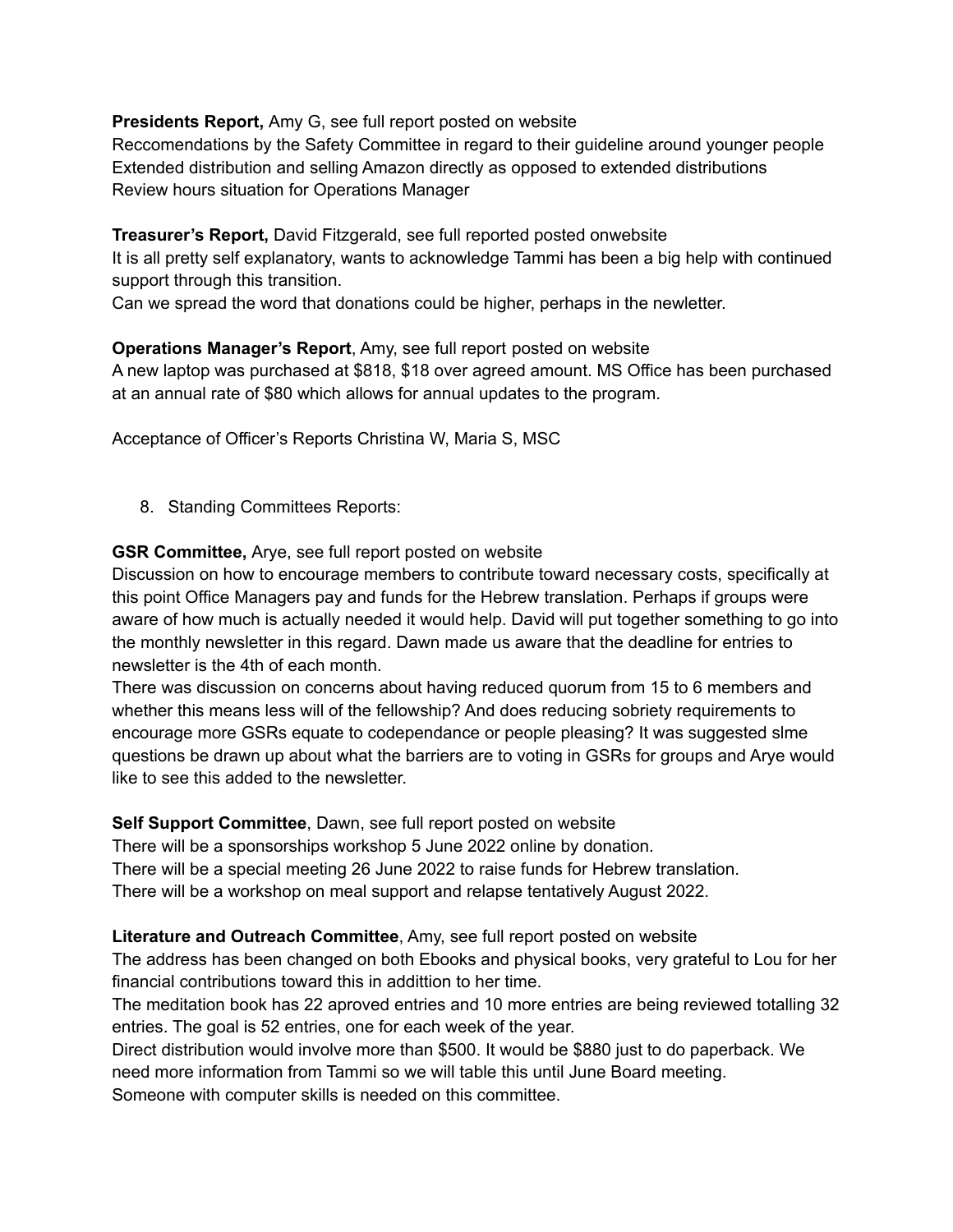Are we ready to move forward on adopting The Concepts? The workshop was really good, Judy B did a great job. Due to low number of Board members present we will table this to the June Board meeting.

## **Hebrew Translation Committee,** Victoria

On chapter 14 now, no set deadline but doing their best to move forward.

26 June 2022 there will be a meeting to fundraise for costs of Hebrew translation with Judy B and Self Support Committee.

It is believed there may be \$394 earmarked for translations, David will look into this with Tammi. The total costs for translation is \$10,000 shekels (perhaps this is \$3200 usd), some of this has already been paid, one third for sure but maybe more. Victoria will get financial specifics to David so that we may look at how we can help support this.

### **Retreat and Conference Committee**, Dawn, see full report posted on website

Tiffany has stepped down as Chair of this Committee so Dawn is now back to being Chair. There are some new people on the Committee.

The Retreat will run 9 through 11 September 2022 through Zoom at a cost of \$30 per person, but all are encouraged to attend and if the \$30 is a hardship a donation will be accepted. Recovery Is Possible is the theme for this upcoming Retreat.

Also the Retreat is an event so not exclusive to members. People may go on the website to register.

It was suggested that we have an ABAnon speaker, or a family member of an ABA member speak. This has been very meaningful at past Retreats.

A new ABAnon meeting has started up.

**Public Information Committee**, Alison, see full report posted on website Excited to be making progress with distributions through treatment centres and facilities, and looking into having ebooks in the databases of libraries. Thankful to Joan for her input. And we are always looking for more members.

## **GSO and Personnel Committee,** Amy, see full report posted on website

Discussion of Office Managers pay and hours needed as the definitive dates on the decided temporary increase are coming to an end (April 11 and through the end of May 2022). Perhaps the Executive Committee needs to look at extending this date? Are there any preparatory thoughts on this?

We cannot expect Shahin to keep topping it up with volunteer hours. The aforementioned dates were a temporary solution and we need to look at a sustainable resolution. Can we look at what an achievable number is to pay Shahin. Example, in order to get X task completed we need X dollars at X cost breakdown. With this more specific information we could add this to the monthly newsletter.

**Website Committee,** Tammy away